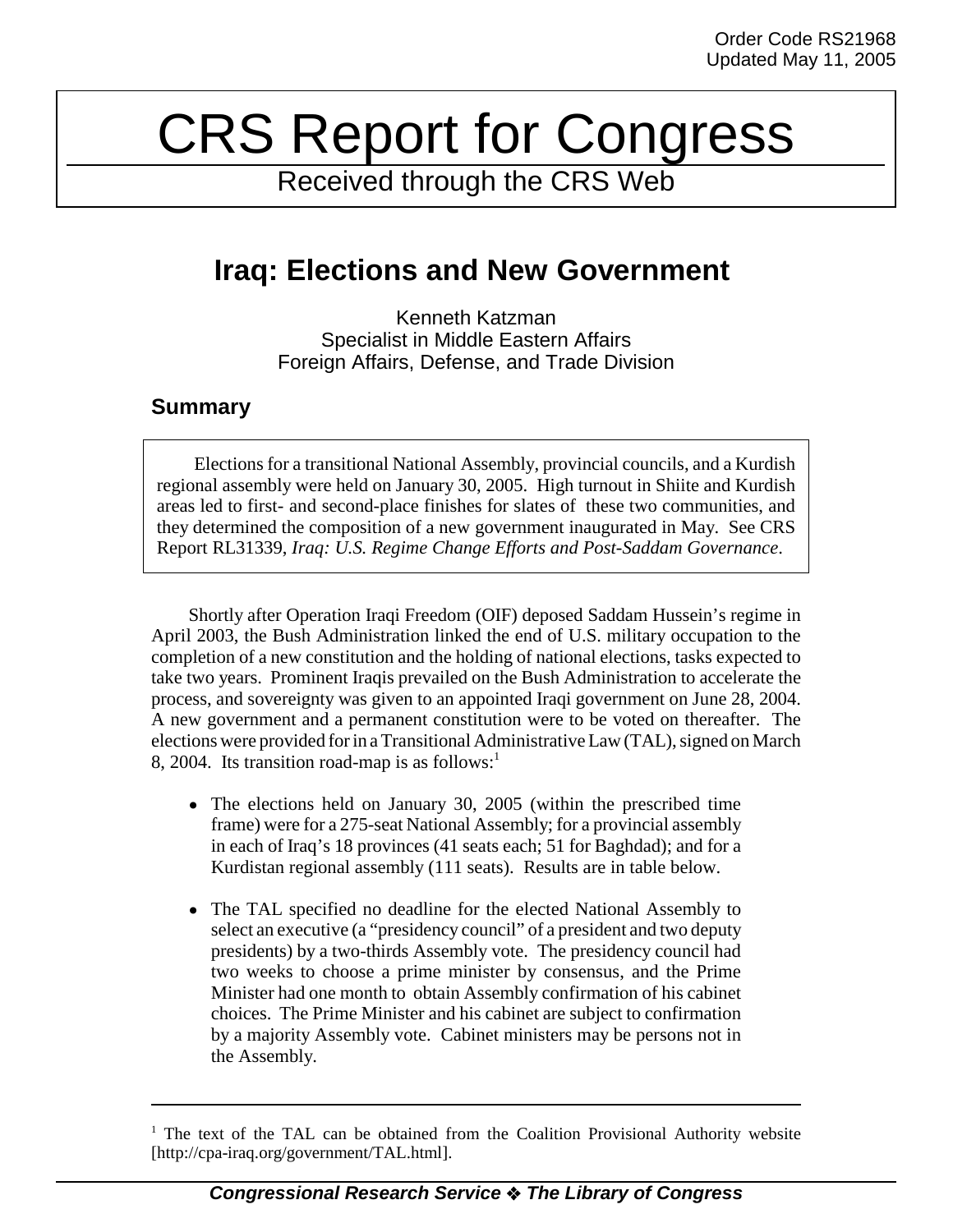• The National Assembly is to draft (by August 15, 2005) a constitution to be put to a national vote (by October 15, 2005). Two-thirds of the voters in any three Iraqi provinces may veto the constitution, essentially giving Kurds, Sunnis, and Shiites a veto. If the permanent constitution is approved, elections for a permanent government are to occur by December 15, 2005, and it would take office by December 31, 2005. If the constitution is defeated, the December 15 elections would be for a new transitional National Assembly and a new draft is to be voted on by October 15, 2006. By August 1, 2005, the Assembly could, if needed, request six additional months to draft the constitution; such a delay would postpone the transition process by that amount of time.

#### **The Election Process and Planning**

In June 2004, the United Nations formed an 8-member central Independent Electoral Commission of Iraq (IECI), nominated by notables from around Iraq, to run the election process. CPA Orders 92, 96, and 97, issued just before the June 28, 2004 sovereignty handover, provided for voting by proportional representation (closed list). Voters chose among "political entities": a party, a coalition of parties, or individuals running as independents. Seats in the Assembly (and the provincial assemblies) were allocated in proportion to a slate's showing. Any entity that obtained at least 1/275 of the vote (about 31,000 votes) obtained a seat. Under IECI rules, a female candidate occupied every third position on electoral lists in order to meet the TAL's goal for at least 25% female membership in the new Assembly. A total of 111 entities were on the National Assembly ballot: 9 were multi-party coalitions, 75 were single parties, and 27 were individual persons. The 111 entities contained over 7,000 candidates. Another 9,000 candidates, also organized into party slates, competed in the provincial and Kurdish elections.

Under an Iraqi decision, Iraqis abroad, estimated at about 1.2 million, were eligible to vote. The International Organization for Migration (IOM) was tapped to run the "outof-country voting" (OCV) program. U.N. electoral advisers had opposed OCV because of the complexity of the task, as well as the expense. The 14 countries in which this voting took place were Australia, Canada, Denmark, France, Germany, Iran, Jordan, Netherlands, Sweden, Syria, Turkey, UAE, Britain, and the United States.<sup>2</sup> About 275,000 Iraqi expatriates (including dual citizens and anyone who can demonstrate that their father was Iraqi) registered, and about 90% of them voted.

Inside Iraq, certification of voters and political entities took place November 1- December 15, 2004. Voter lists were based on ration card lists containing about 14 million names; voters needed to be at least 18 years old. Voters did not need to formally "register," but they verified or corrected personal information on file at 550 food ration distribution points around Iraq. In the most restive areas, this verification process did not take place, but voters were able to vote by presenting valid identification on election day. Each political entity was required to obtain 500 signatures from eligible voters and pay about \$5,000. About 5,200 polling centers were established; each center housed several

<sup>&</sup>lt;sup>2</sup> For more information on the out-of-country voting, see [http://www.iraqocv.org].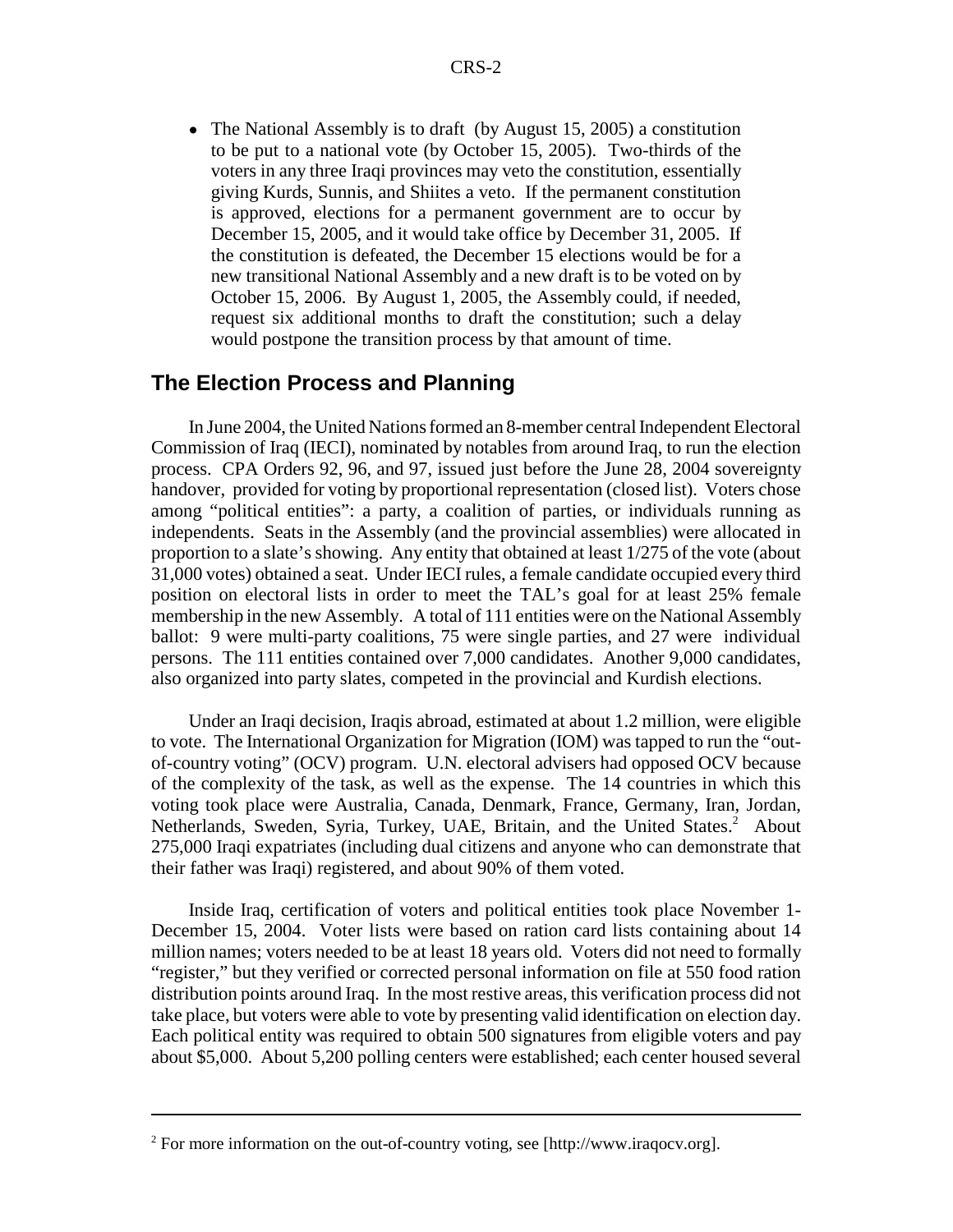polling stations. About 6,000 Iraqis staffed the branches of the IECI around Iraq, and 200,000 Iraqis staffed the polls on election day.

#### **Security, Logistics, and Funding**

Election security was an issue under nearly constant review in the months before the election, but in December 2004, President Bush stated that postponement would represent victory for the insurgents and that elections should proceed as scheduled. That U.S. insistence came despite a postponement petition in November 2004 by seventeen mainly Sunni Arab parties. Prior to the election, insurgents repeatedly targeted polling stations and threatened to kill anyone who voted. In an effort to secure restive cities for the vote, U.S. forces conducted numerous counter-insurgency operations in the four months prior to the vote, including a November 2004 operation to end insurgent control of Fallujah. U.S. force levels in Iraq rose to 150,000 from the prior level of about 138,000. Polling centers were guarded on election day by the 130,000 members of Iraq's security forces, with U.S. forces close by for back-up. Two days prior to election day, all vehicle traffic was banned, Iraq's borders were closed, and polling locations were confirmed.

Security concerns also affected the ability of the United Nations to assist Iraq's election. The 100-person U.N. contingent in Iraq included only 19 election specialists, with another 12 U.N. election specialists based in Jordan. In an effort to bolster U.N. assistance, U.S. officials obtained some donors to a protection force for the U.N. contingent, provided for by U.N. Security Council Resolution 1546 (June 8, 2004). Fiji deployed 130 troops and Georgia deployed 691 troops. Vote monitoring was limited; Canada led a contingent of about 25 observers ("International Mission for Iraq Elections") from eleven nations to monitor the Iraq vote. However, the mission took place in Jordan and mostly involved assessing reports by about 50,000 Iraqis who directly monitored the voting. (One of the international observers was in Iraq). Another 129 foreign observers, mainly foreign diplomats posted to Iraq, did monitoring from Baghdad's "Green Zone."

**Funding.** The Iraqi government budgeted about \$250 million for the elections inside Iraq, of which \$130 million was to be offset by international donors, including about \$40 million from the European Union. Out of \$18.6 billion in U.S. funds for Iraq reconstruction contained in an FY2004 supplemental appropriations (P.L. 108-106), the United States provided \$40 million to improve the capacity of the IECI; \$42.5 million for elections monitoring by Iraqis; and \$40 million for political party development, through the International Republican Institute and National Democratic Institute. The funds were apportioned from \$832 million for "democracy and governance." The out-of-country voting cost an additional \$92 million, of which \$11 million was for the U.S. component. No U.S. funds were spend for the out-of-country voting.

## **Election Competition and Results<sup>3</sup>**

The Iraqi groups that took the most active interest in the elections were primarily those parties best positioned to win seats: Shiite Islamist parties, the Kurds, and established secular parties. The most prominent slate was the "United Iraqi Alliance"

<sup>3</sup> For a detailed discussion of many of these groups, see CRS Report RL31339, *Iraq: U.S. Regime Change Efforts and Post-Saddam Governance*.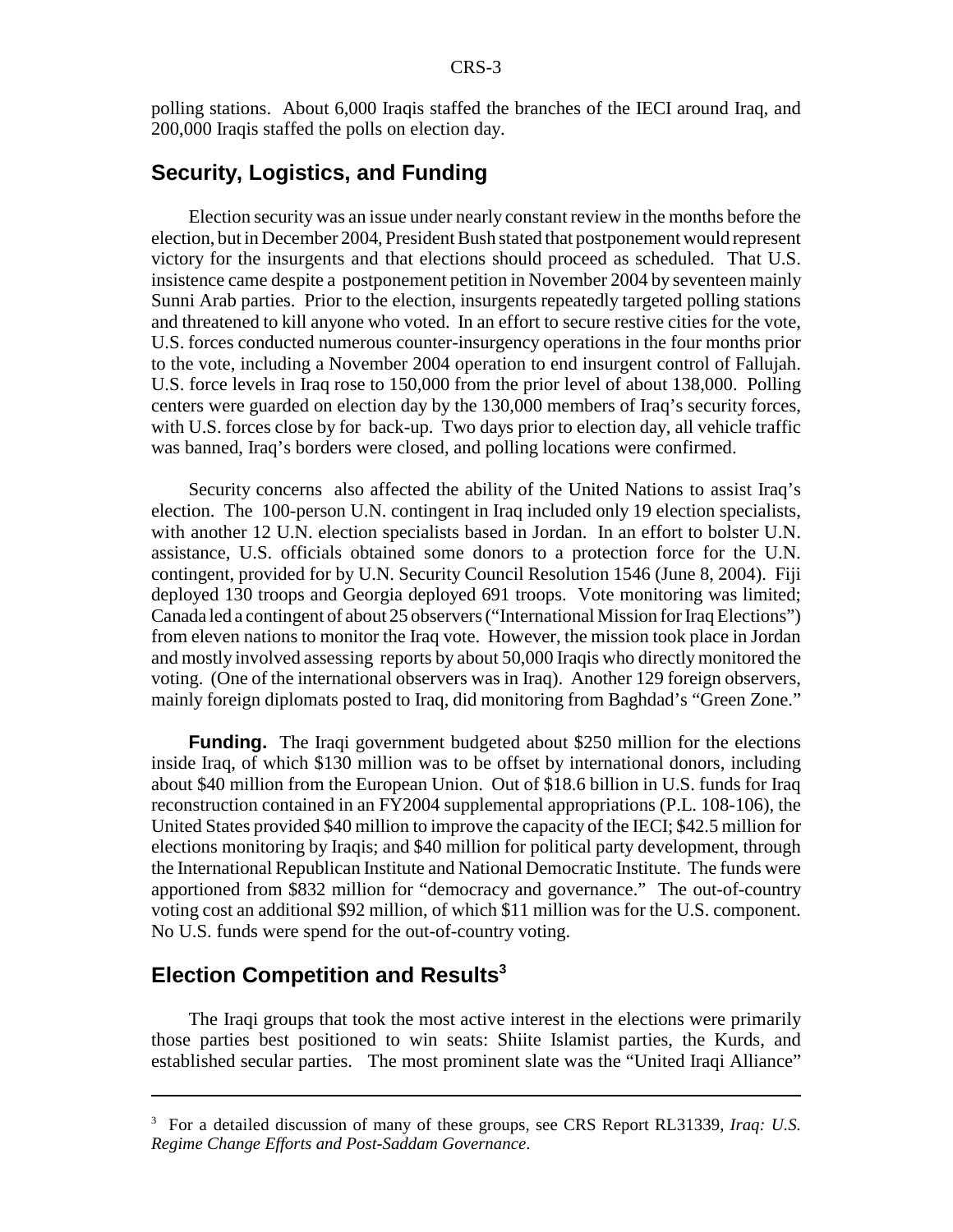(UIA), brokered by Grand Ayatollah Ali al-Sistani and his top aides. The 228-candidate UIA slate consisted of 22 parties, but dominated by two large Shiite Islamist parties, the Supreme Council for the Islamic Revolution in Iraq (SCIRI) and the Da'wa Party. Both, but particularly SCIRI, are politically close to Tehran. The first candidate on this slate was SCIRI leader Abd al-Aziz al-Hakim; Da'wa leader Ibrahim Jafari was number seven. In the tenth position was secular Shiite Ahmad Chalabi, a former U.S. ally who has aligned himself with Shiite Islamists. There were at least 14 supporters of radical Shiite cleric Moqtada al-Sadr on the slate, even though Sadr's top aides, apparently with his backing, denounced the election as a product of U.S. occupation. In an effort to be inclusive, the UIA slate included some non-Islamist Shiites, Sunnis (about 30 Sunnis total on this slate), and Turkoman and Yazidi minority candidates. Pro-Sadr Shiites also competed separately on a "National Independent Elites and Cadres" list and competed in provincial elections.

Other large slates consisted of established parties. The two main Kurdish parties, the Patriotic Union of Kurdistan (PUK) and the Kurdistan Democratic Party (KDP) put aside lingering rivalries to offer a joint 165-candidate list ("Kurdish Alliance"). Interim Prime Minister Iyad al-Allawi filed a six-party, 233-candidate slate ("the Iraqi List") led by his Iraqi National Accord (INA) party. His list included tribal leaders and some secular Sunni and Shiite independents. The Communist Party, headed by Hamid al-Musa, filed a 257-candidate slate called the "People's Union."

Due to insurgent activity or Sunni Arab (20% of the overall population) perceptions of inevitable election defeat, campaigning and indications of voter interest were low in the restive Sunni areas (Anbar, Nineveh, Salahuddin, and Diyala provinces, plus Sunni neighborhoods of Baghdad). Some Sunni Arab parties competed, but others did not. An 80-candidate slate was offered by interim President Ghazi al-Yawar, a Sunni tribal figure who formed the "Iraqis Party." Adnan Pachachi, a Sunni elder statesman who heads the Iraqi Independent Democrats, offered a slate consisting mostly of professionals. A promonarchist slate of the Movement for Constitutional Monarchy (MCM) was mostly Sunni as well. A moderate Sunni Islamist group, the Iraqi Islamic Party of Muhsin Abd al-Hamid, filed a 275-seat slate, but it withdrew from the election in December 2004. The Iraqi Muslim Clerics' Association, which is said to be close to the insurgents, did not compete and called for a Sunni boycott. Some Sunni groups that boycotted the National Assembly contest nonetheless participated in the provincial assembly elections.

The vote was conducted relatively smoothly. Insurgents conducted about 300 attacks, killing about 30 Iraqis, but no polling stations were overrun, and Shiite and Kurdish voters appeared mostly undeterred. Total turnout was about 58% (about 8.5 million votes). After the polls closed, President Bush said "In great numbers and under great risk...The Iraqi people, themselves, made this election a resounding success." World reaction was favorable, including from governments, such as France and Germany, that have criticized U.S. Iraq policy. Members of Congress widely praised the vote.

 National Assembly results, contained in a table below, appeared to match many predictions. Sunnis hold only 17 seats (about 6% of the total seats), leaving them underrepresented, and Kurds and Shiites are overrepresented. There are about 90 women. In provincial elections, the Kurds won about 60% of the seats in Tamim (Kirkuk) province (26 out of 41 seats); Sunni Arabs hold 6 and Turkomens hold 9 seats. This has strengthened Kurdish attempts to gain control of oil-rich city of Kirkuk and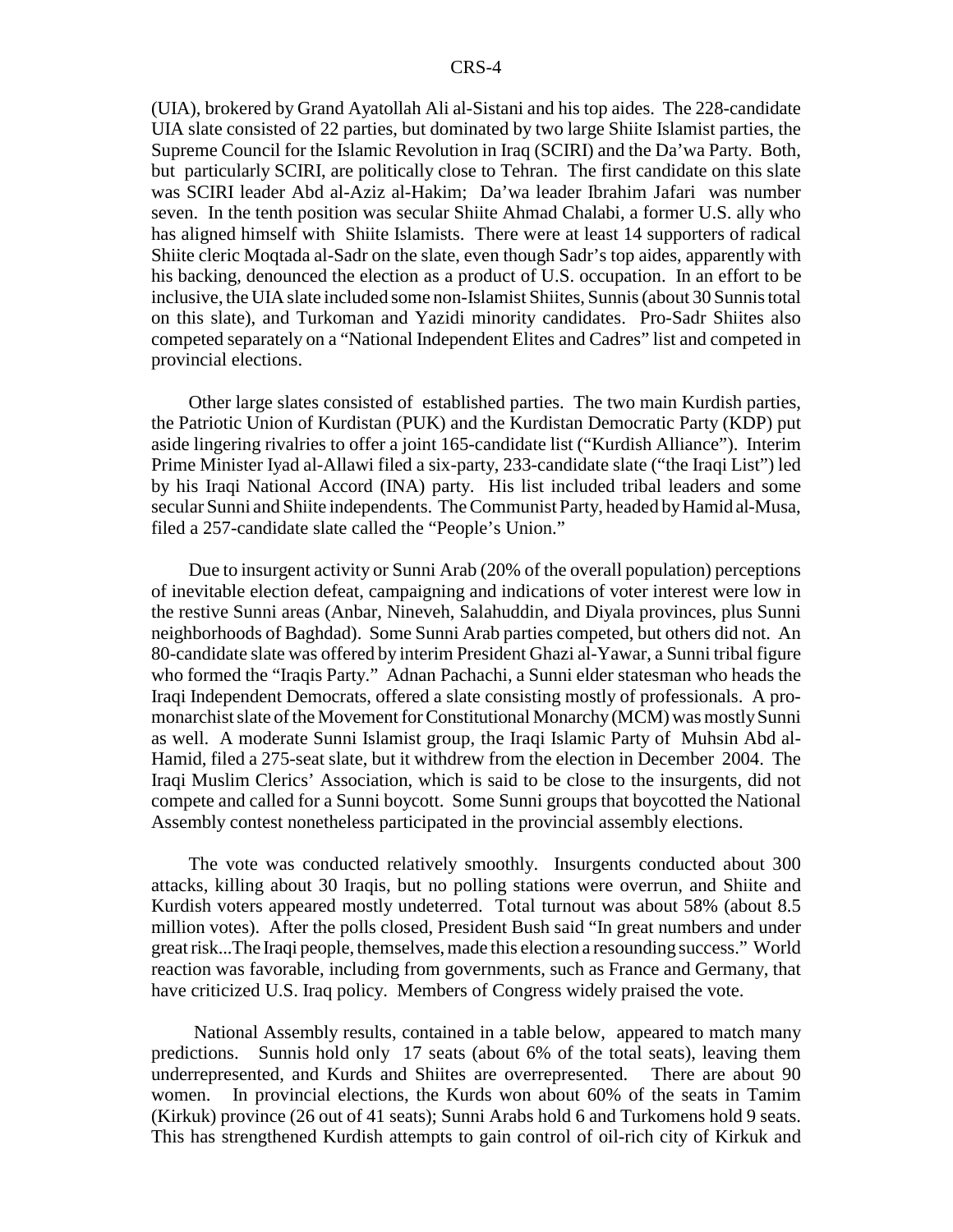provoked an Arab and Turkmen boycott of that council, according to press reports. Pro-Sadr candidates won pluralities or majorities in several Shiite provinces, including Wasit, Dhi Qar, and Maysan, while SCIRI (running separately) won in Najaf, Karbala, Qadisiyah, and Muthana provinces.

#### **Post-Election Government**

The election results triggered factional bargaining over positions in the new government and the future of Iraq. The UIA insisted that one of its leaders (Ibrahim al-Jafari) become prime minister; that post has executive power. The Kurds insisted that PUK leader Jalal Talabani become president and that they have substantial autonomy, control over resources, and the incorporation of Kirkuk, which has a large Kurdish population, into the Kurdish-administered areas in northern Iraq. Press reports suggest that the UIA and Kurdish blocs agreed to defer some of the key Kurd-related issues, although it appears that the Kurds were assured of gaining eventual control of Kirkuk and of equitable distribution of oil revenues, although not necessarily Kurdish control of oil revenues earned from fields in Kurdish-inhabited territory. The UIA and Kurds also apparently agreed that their militia forces would be largely allowed to operate under party rather than national control. No agreement was reached to incorporate Allawi's bloc into the new government, and Sunni negotiators were largely left unsatisfied as well.

The groups began establishing the new government on April 3 with the naming of a National Assembly speaker (Hajim al-Hassani, a Sunni who ran on Ghazi Yawar's list) and two deputies: Arif Tayfour, a Kurd, and Hussein Shahristani, an aide to Ayatollah Sistani. The presidency council was approved on April 6; as expected, Talabani was selected president. His two deputies are SCIRI's Adel Abd al-Mahdi and Ghazi al-Yawar. The three were sworn in on April 7, and they named Ibrahim al-Jafari as Prime Minister. The Assembly confirmed him on April 8. Subsequently:

- On April 28, with the one-month deadline for naming a cabinet approaching, Jafari received Assembly approval (180 votes out of 185 members present) for a cabinet consisting of 32 ministerial posts and 4 deputy prime ministerial posts. However, five cabinet positions and two deputy prime ministerships were filled with temporary officials or left vacant, pending an agreement to appoint additional Sunnis. Chalabi and KDP activist Rosch Shaways were named as deputy prime ministers. Six ministers are women.
- On May 7, Jafari continued filling out the cabinet by appointing the five remaining permanent ministers (3 Sunnis and two Shiites), and one deputy prime minister, a Sunni (Abid al-Jabburi). However, the Minister of Human Rights nominee, Hashim al-Shibli, refused to take up his post on the grounds that he was appointed only because he is a Sunni. This also left one deputy prime minister slot unfilled, one slated for a Turkoman woman. When all slots are filled, there will be 17 Shiite ministers, 8 Kurds, 6 Sunnis, and one Christian (a Christian woman is Minister of Science and Technology), in addition to the four deputy prime ministers. No members of former Prime Minister Allawi's faction were appointed.